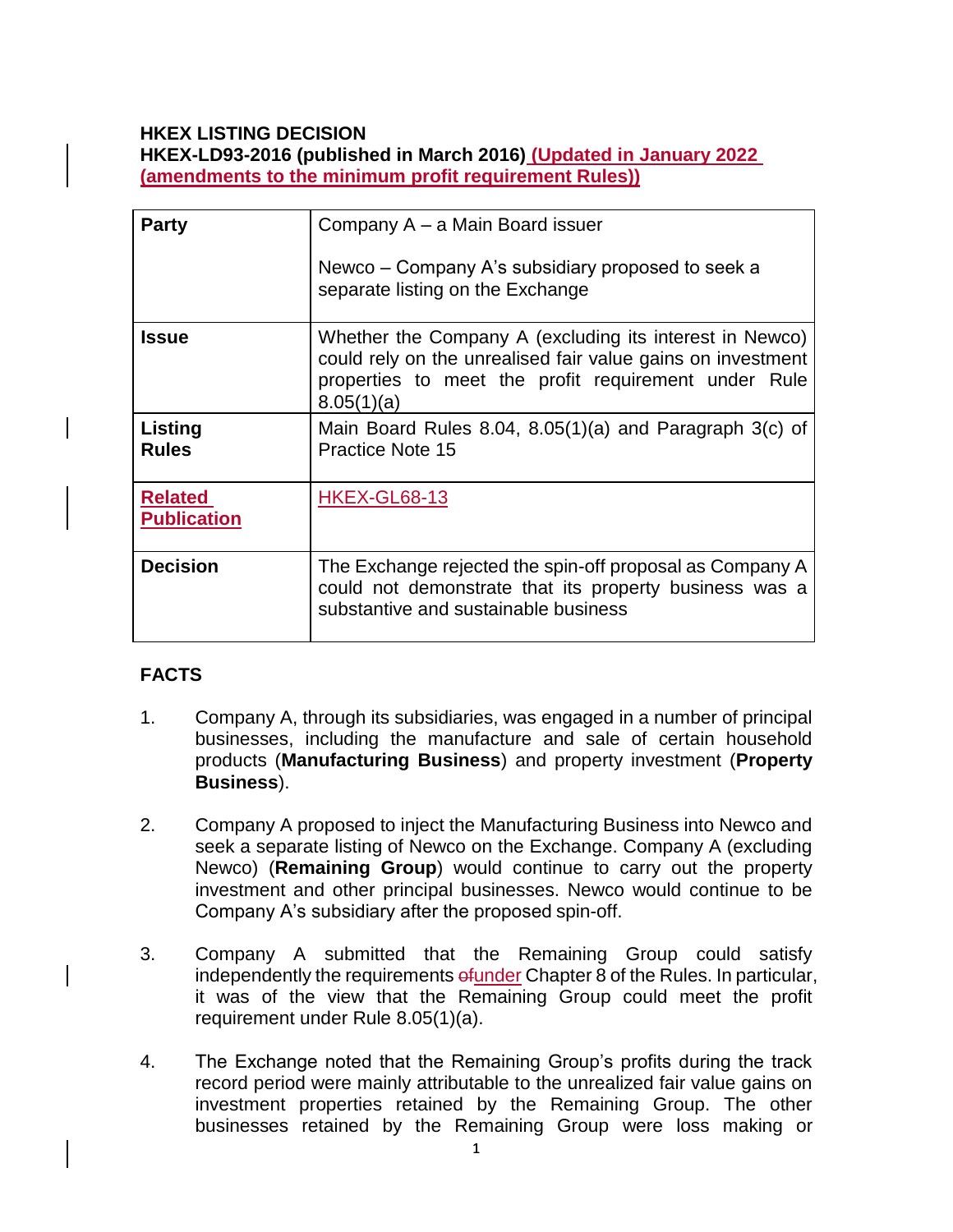generated minimal profits.

 $\overline{\phantom{a}}$ 

- 5. The Remaining Group held a number of properties in commercial, industrial and residential buildings in Hong Kong and the PRC for leasing and capital appreciation purposes. The Property Business generated rental income in the range of about HK\$15 million to HK\$30 million for each of the latest three financial years. The Remaining Group did not carry out property development or construction business during the track record period.
- 6. Company A submitted its plan to expand the investment property portfolio in the next few years, including some potential property acquisitions under negotiation.
- 7. There was an issue whether the Remaining Group could rely on the fair value gains on investment properties to meet the profit requirement under Rule 8.05(1)(a).

## **APPLICABLE LISTING RULES**

8. Paragraph 3(c) of Practice Note 15 states that:-

*"The Listing Committee must be satisfied that, after the listing of Newco, the Parent would retain a sufficient level of operations and sufficient assets to support its separate listing status. In particular, it would not be acceptable to the Listing Committee that one business (Newco's) supported two listing statuses (the Parent's and Newco's). In other words, the Parent itself would be required to retain, in addition to its interest in Newco, sufficient assets and operations of its own, excluding its interest in Newco, to satisfy independently the requirements of Chapter 8 of the Exchange Listing Rules."*

9. Rule 8.05(1)(a) provides that a new applicant must have:

*"a trading record of not less than three financial years (see rule 4.04) during which the profit attributable to shareholders must, in respect of the most recent year, be not less than HK\$20 million and, in respect of the two preceding years, be in aggregate not less than HK\$30 million. The profit mentioned above should exclude any income or loss of the issuer, or its group, generated by activities outside the ordinary and usual course of its business."*

(The financial requirement under Rule 8.05(1)(a) was amended on 1 January 2022. See Note 1 below.)

10. Under Listing Decision LD66-1, for the purpose of the profit test under Rule 8.05(1)(a), the Exchange allows a new listing applicant to include unrealized fair value gains on investment properties as profits where the applicant is a property developer/investor, and the fair value gains are derived from the ordinary and usual course of business.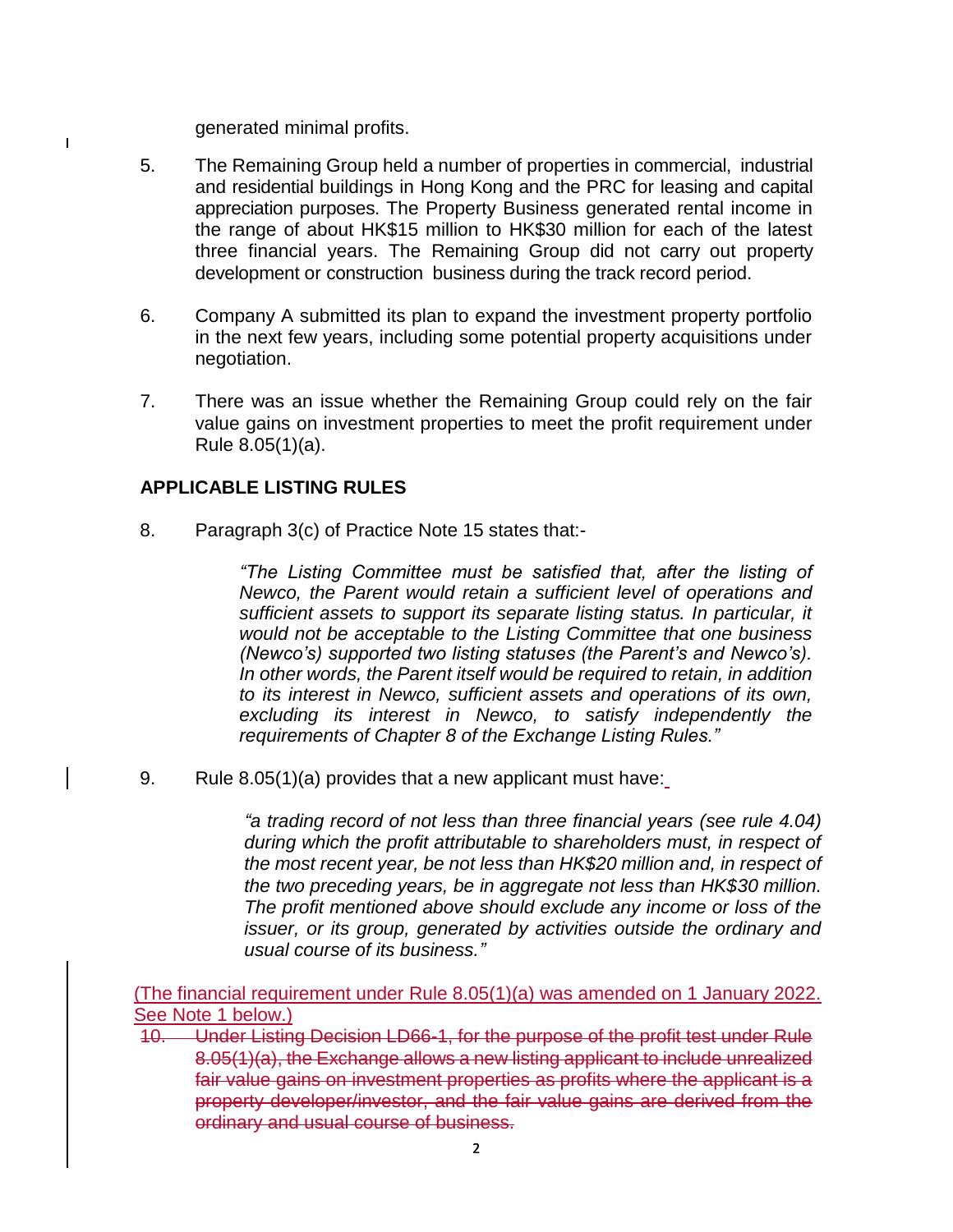11.10. In this connection, Guidance Letter GL68-13 sets out further guidance in situation where an applicant relied on unrealized fair value gains on investment properties to satisfy the profit test. The letter states that:-

> *"The Exchange is of the view that even if an applicant is able to satisfy the profit test under Main Board Rule 8.05(1)(a) by relying on the unrealized fair value gains of its investment properties, if the applicant is loss making after such gains are excluded and it did not have a substantive business during its track record period, the applicant would have to demonstrate that it has a sustainable business before the Exchange considers it suitable for listing.*

> *The demonstration of a sustainable business can include the existence of property projects under development as at the date of the listing document, or significant recurring income (e.g. rental income) generated in the applicant's ordinary and usual course of business during the track record period which is expected to continue after listing."*

## **ANALYSIS**

- 12.11. In this case, property investment was one of the principal businesses of the Remaining Group. However, the Exchange was not satisfied that the Remaining Group was suitable for listing by relying on the fair value gains on investment properties to meet Rule 8.05(1)(a) because:
	- (a) As explained in the Exchange Listing Decision LD66-1 and Guidance Letter GL68-13, where an applicant (which is a property developer/investor) meets Rule 8.05(1)(a) by relying on unrealized fair value gains arising from its investment properties, it must demonstrate that it has a substantive property business during the track record period and the business is sustainable going forward before the Exchange considers it suitable for listing under Rule 8.04.
	- (b) The Remaining Group held a number of properties for leasing and capital appreciation purposes, which only generated annual rental income of about HK\$15 million to HK\$30 million in the latest three years. The Exchange did not consider this business substantive during the track record period.
	- (c) The Remaining Group did not have any property projects under developmentsdevelopment or significant recurring income to demonstrate the sustainability of the Property Business as described in GL68-13. While Company A submitted that it planned to expand the property portfolio, this was preliminary and did not demonstrate that the Property Business would generate a significant level of recurring income in the future. Company A could not demonstrate that the